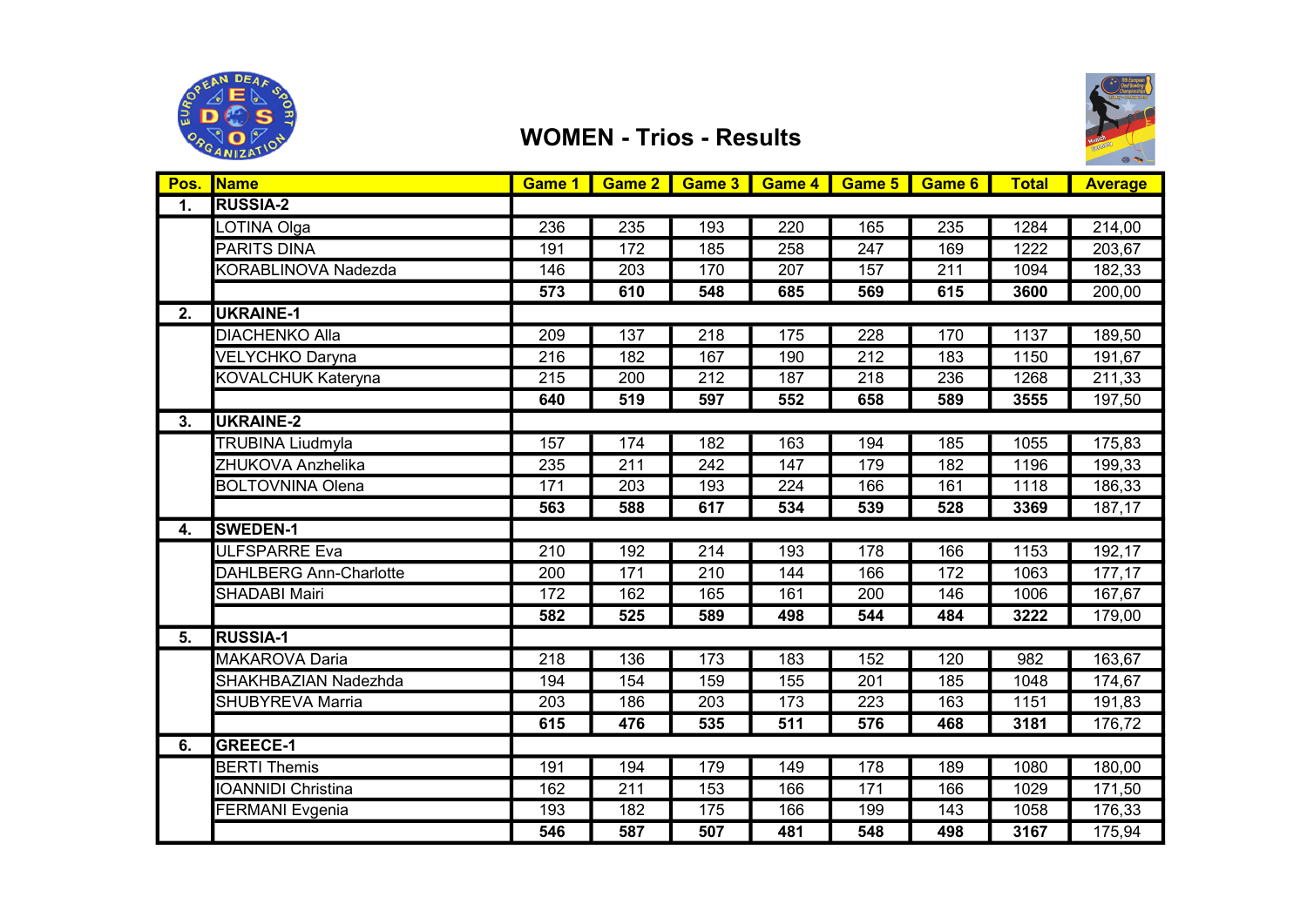| Pos.              | <b>Name</b>                   | Game 1 | Game 2           | Game 3 | Game 4           | Game 5 | Game 6           | <b>Total</b>     | <b>Average</b> |
|-------------------|-------------------------------|--------|------------------|--------|------------------|--------|------------------|------------------|----------------|
| $\overline{7}$ .  | <b>ITALY-2</b>                |        |                  |        |                  |        |                  |                  |                |
|                   | <b>TORRISI Giuseppa</b>       | 172    | 194              | 232    | 187              | 195    | 160              | 1140             | 190,00         |
|                   | <b>TIRELLI Maria</b>          | 143    | 147              | 146    | 198              | 168    | 141              | 943              | 157,17         |
|                   | <b>MAIALE Anna</b>            | 174    | 172              | 137    | 195              | 155    | 188              | 1021             | 170, 17        |
|                   |                               | 489    | 513              | 515    | 580              | 518    | 489              | 3104             | 172,44         |
| 8.                | <b>CZECH-REP-1</b>            |        |                  |        |                  |        |                  |                  |                |
|                   | <b>KLOFACOVA Katerina</b>     | 156    | $\overline{209}$ | 254    | 176              | 150    | 187              | 1132             | 188,67         |
|                   | <b>VOHRYZKOVA Dasa</b>        | 125    | 99               | 195    | $\overline{129}$ | 148    | 113              | 809              | 134,83         |
|                   | <b>MALEROVA Pavlina</b>       | 185    | 172              | 199    | 172              | 162    | $\overline{222}$ | 1112             | 185,33         |
|                   |                               | 466    | 480              | 648    | 477              | 460    | 522              | 3053             | 169,61         |
| 9.                | POLAND-1                      |        |                  |        |                  |        |                  |                  |                |
|                   | <b>PALACZ Aleksandra</b>      | 178    | 234              | 132    | 177              | 124    | 197              | 1042             | 173,67         |
|                   | <b>MILO Marta</b>             | 163    | 138              | 178    | 177              | 144    | 141              | 941              | 156,83         |
|                   | <b>DABKOWSKA Ewa</b>          | 162    | 180              | 204    | 156              | 157    | 168              | 1027             | 171,17         |
|                   |                               | 503    | 552              | 514    | 510              | 425    | 506              | 3010             | 167,22         |
| 10.               | ICELAND-1                     |        |                  |        |                  |        |                  |                  |                |
|                   | MAGNUSDOTTIR Ragna Gudrun     | 136    | 187              | 189    | 175              | 173    | 179              | 1039             | 173,17         |
|                   | <b>OLADOTTIR Anna Kirstin</b> | 158    | 161              | 178    | 149              | 159    | 185              | 990              | 165,00         |
|                   | <b>GOMES Ana Rita</b>         | 139    | 157              | 152    | 165              | 162    | 177              | 952              | 158,67         |
|                   |                               | 433    | 505              | 519    | 489              | 494    | 541              | 2981             | 165,61         |
| $\overline{11}$ . | <b>GREECE-2</b>               |        |                  |        |                  |        |                  |                  |                |
|                   | MITSIKA Evangelia             | 160    | 134              | 155    | 175              | 199    | 153              | $\overline{976}$ | 162,67         |
|                   | <b>KARAPASIA Chrysi</b>       | 180    | 167              | 167    | 145              | 157    | 190              | 1006             | 167,67         |
|                   | TSIONAKA Garyfalia            | 200    | 181              | 200    | 127              | 140    | 136              | 984              | 164,00         |
|                   |                               | 540    | 482              | 522    | 447              | 496    | 479              | 2966             | 164,78         |
| 12.               | NETHERLANDS-1                 |        |                  |        |                  |        |                  |                  |                |
|                   | <b>ZOOMER Anja</b>            | 166    | 188              | 173    | 160              | 149    | 205              | 1041             | 173,50         |
|                   | <b>DUIVENVOORDEN Ria</b>      | 193    | 145              | 168    | 161              | 157    | 143              | 967              | 161,17         |
|                   | <b>KIEBOOM Annette</b>        | 149    | 168              | 161    | 148              | 158    | 160              | 944              | 157,33         |
|                   |                               | 508    | 501              | 502    | 469              | 464    | 508              | 2952             | 164,00         |
| 13.               | <b>ITALY-1</b>                |        |                  |        |                  |        |                  |                  |                |
|                   | <b>JEMEJ Claudia</b>          | 178    | 149              | 157    | 144              | 172    | 168              | 968              | 161,33         |
|                   | <b>CAMPO Eliana</b>           | 177    | 148              | 131    | 132              | 102    | 168              | 858              | 143,00         |
|                   | <b>FODERA Bendetta</b>        | 218    | 149              | 211    | 175              | 179    | 190              | 1122             | 187,00         |
|                   |                               | 573    | 446              | 499    | 451              | 453    | 526              | 2948             | 163,78         |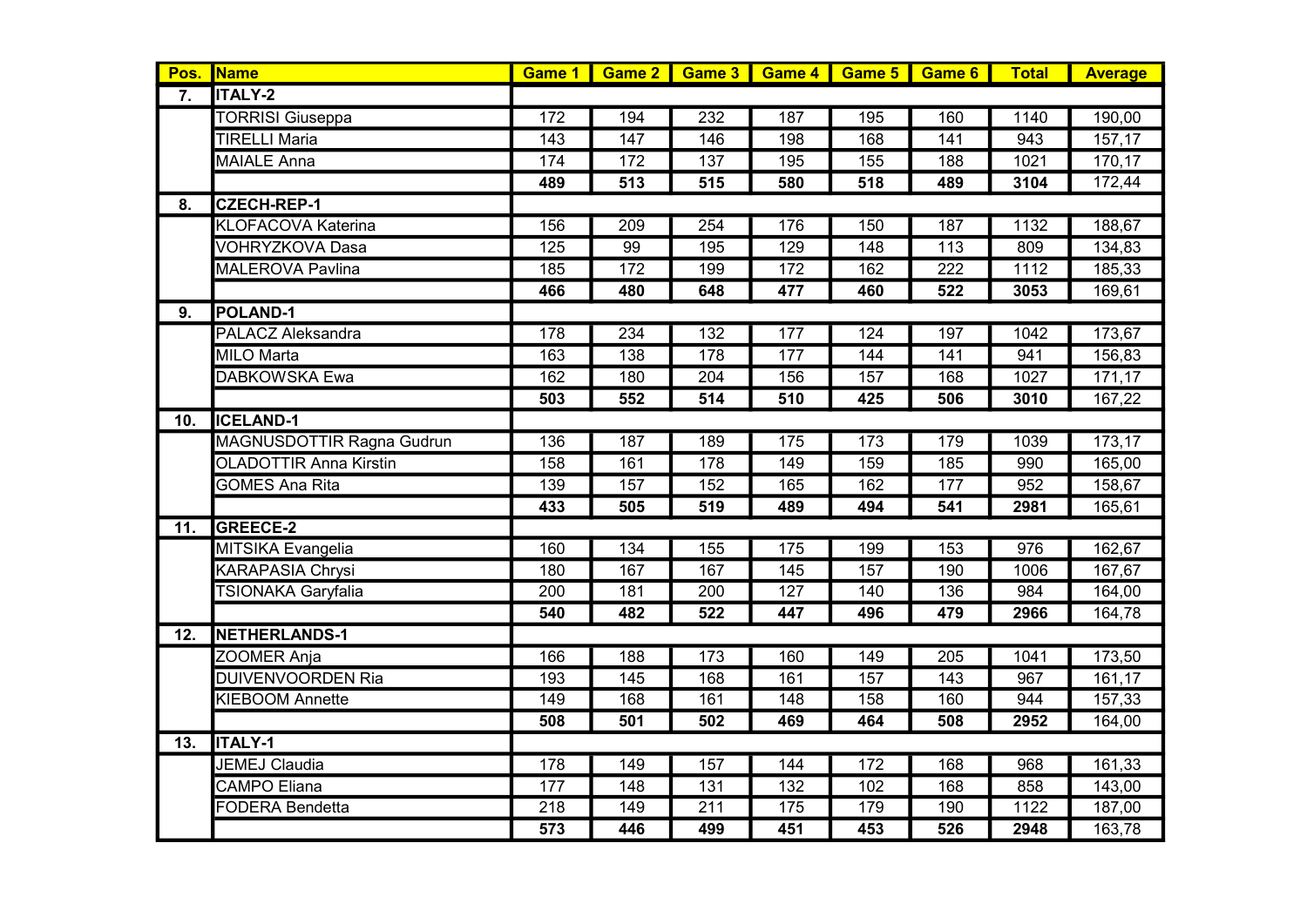| Pos.       | <b>Name</b>                   | Game 1           | Game 2           | Game 3 | Game 4 | Game 5          | Game 6 | <b>Total</b> | <b>Average</b> |
|------------|-------------------------------|------------------|------------------|--------|--------|-----------------|--------|--------------|----------------|
| 14.        | <b>GERMANY-1</b>              |                  |                  |        |        |                 |        |              |                |
|            | YORULMAZ Semra                | 164              | 138              | 148    | 140    | 136             | 139    | 865          | 144, 17        |
|            | <b>HERBST Madita</b>          | 138              | 195              | 180    | 167    | 162             | 158    | 1000         | 166,67         |
|            | <b>RITTER Marina</b>          | 155              | 165              | 178    | 173    | 215             | 194    | 1080         | 180,00         |
|            |                               | 457              | 498              | 506    | 480    | 513             | 491    | 2945         | 163,61         |
| 15.        | <b>FINLAND-1</b>              |                  |                  |        |        |                 |        |              |                |
|            | <b>KANTOLA Arja</b>           | 180              | 206              | 148    | 182    | 177             | 157    | 1050         | 175,00         |
|            | RANTALA Sari                  | 142              | 169              | 203    | 140    | 184             | 153    | 991          | 165, 17        |
|            | <b>INTULA Satu</b>            | 166              | 147              | 160    | 141    | 120             | 124    | 858          | 143,00         |
|            |                               | 488              | 522              | 511    | 463    | 481             | 434    | 2899         | 161,06         |
| 16.        | <b>SWITZERLAND-1</b>          |                  |                  |        |        |                 |        |              |                |
|            | <b>MACHOUD Rani</b>           | 163              | 160              | 118    | 155    | 155             | 137    | 888          | 148,00         |
|            | TAVAGLIONE-R. Vanessa         | 156              | 155              | 165    | 121    | 163             | 142    | 902          | 150,33         |
|            | <b>BUEHLER Brigitte</b>       | 176              | 175              | 179    | 154    | 169             | 127    | 980          | 163,33         |
|            |                               | 495              | 490              | 462    | 430    | 487             | 406    | 2770         | 153,89         |
| 18.        | <b>SWEDEN-2</b>               |                  |                  |        |        |                 |        |              |                |
|            | <b>KARLSSON Annelie</b>       | 128              | 157              | 156    | 136    | 191             | 162    | 930          | 155,00         |
|            | <b>CALIFF-NILSSON Liliann</b> | $\overline{134}$ | 122              | 146    | 109    | 114             | 121    | 746          | 124,33         |
|            | <b>ERIKSSON Mari</b>          | 145              | 182              | 179    | 136    | 175             | 148    | 965          | 160,83         |
|            |                               | 407              | 461              | 481    | 381    | 480             | 431    | 2641         | 146,72         |
| 19.        | TURKEY-1                      |                  |                  |        |        |                 |        |              |                |
|            | <b>KORKAZ Feride</b>          | 165              | 169              | 138    | 140    | 163             | 149    | 924          | 154,00         |
|            | <b>TAMYUREK Elvan</b>         | 114              | 120              | 147    | 114    | 145             | 126    | 766          | 127,67         |
|            | <b>GULEN Zehra A.</b>         | 175              | 135              | 135    | 140    | 179             | 121    | 885          | 147,50         |
|            |                               | 454              | 424              | 420    | 394    | 487             | 396    | 2575         | 143,06         |
| 20.        | <b>POLAND-2</b>               |                  |                  |        |        |                 |        |              |                |
|            | <b>KOCHANIEC Ewelina</b>      | 115              | 147              | 188    | 176    | 165             | 160    | 951          | 158,50         |
|            | <b>KOZLOWSKA Magdalena</b>    | $\overline{171}$ | 168              | 147    | 148    | $\frac{138}{ }$ | 110    | 882          | 147,00         |
|            | <b>ZALEWSKA Marta</b>         | 116              | 125              | 143    | 113    | 121             | 115    | 733          | 122, 17        |
|            |                               | 402              | 440              | 478    | 437    | 424             | 385    | 2566         | 142,56         |
|            |                               |                  |                  |        |        |                 |        |              |                |
|            | <b>EST LUIK Sirie</b>         | 170              | 169              | 135    | 175    | 135             | 158    | 942          | 157,00         |
| <b>FRA</b> | <b>SCELLIER Aurelie</b>       | 175              | 157              | 222    | 133    | 189             | 160    | 1036         | 172,67         |
| <b>NED</b> | <b>MOITY-LILLUKKA Liisa</b>   | 131              | $\overline{148}$ | 186    | 155    | 190             | 136    | 946          | 157,67         |
| LAT        | OZOLA Ilona                   | 128              | 127              | 145    | 199    | 132             | 153    | 884          | 147,33         |
| <b>LAT</b> | <b>VALDMANE</b> Anita         | 143              | 176              | 205    | 166    | 194             | 172    | 1056         | 176,00         |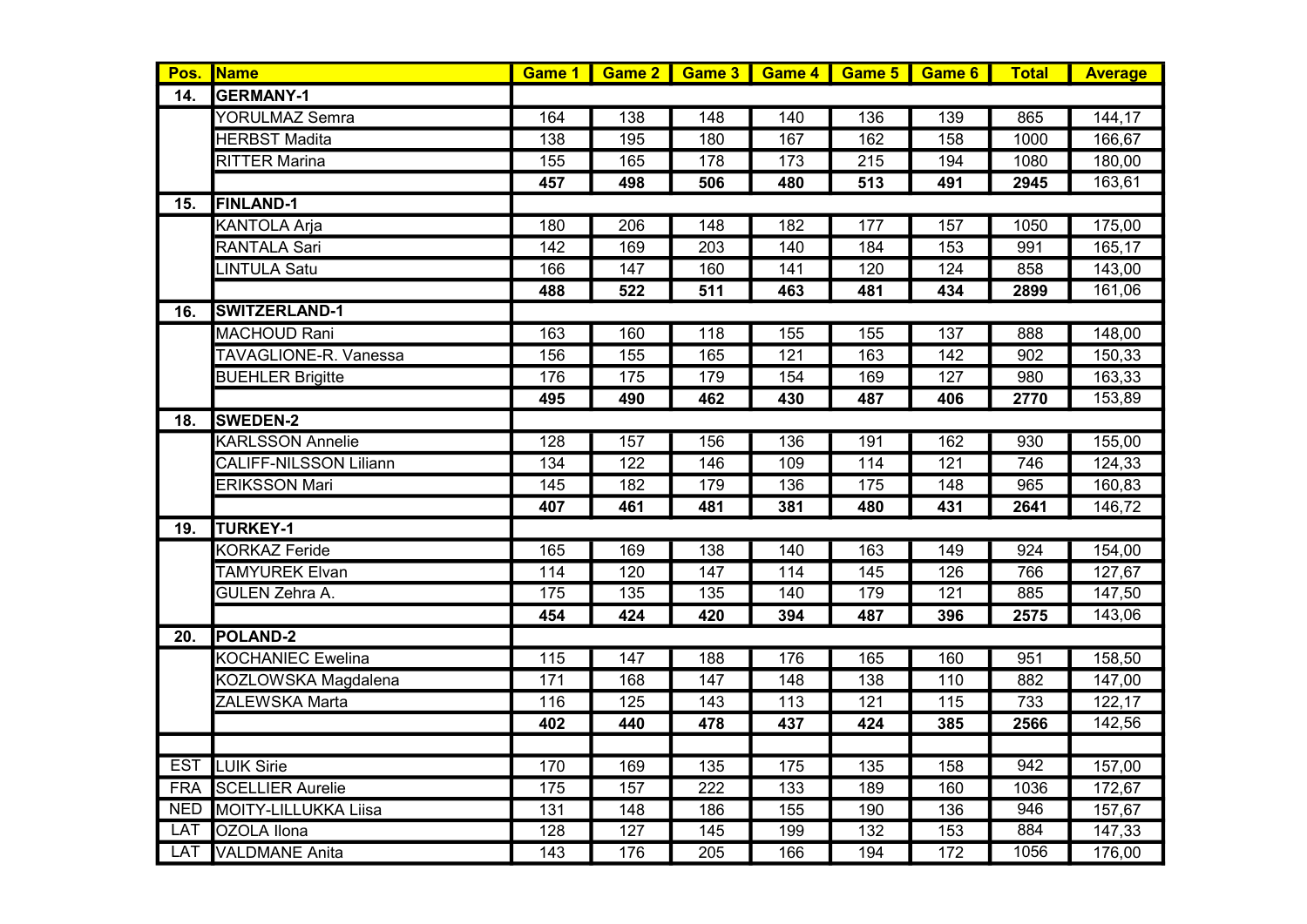| <b>Pos.</b> | <b>IName</b>             | <b>Game</b> | <b>Game 2</b> | Game 3 | Game 4 | Game 5 | Game 6 | <b>Total</b> | <b>Average</b> |
|-------------|--------------------------|-------------|---------------|--------|--------|--------|--------|--------------|----------------|
| <b>ESB</b>  | <b>GONZALEZ A. Rosa</b>  | 186         | 168           | 208    | 153    | 155    | 147    | 1017         | 169,50         |
| <b>HUN</b>  | <b>KOVACS Eva</b>        | 128         | 130           | 135    | 108    | 107    | 118    | 726          | 121,00         |
| <b>HUN</b>  | <b>REIDER Ilona</b>      | 108         | 129           | 113    | 123    | 112    | 114    | 699          | 116,50         |
|             | NOR NILSEN Trude         | 163         | 226           | 142    | 213    | 208    | 150    | 1102         | 183,67         |
| <b>NOR</b>  | <b>ILORENTZEN Ine</b>    | 201         | 216           | 209    | 175    | 169    | 184    | 1154         | 192,33         |
| SUI         | <b>IROSSINI Laetitia</b> | 132         | 138           | 145    | 115    | 125    | 156    | 811          | 135,17         |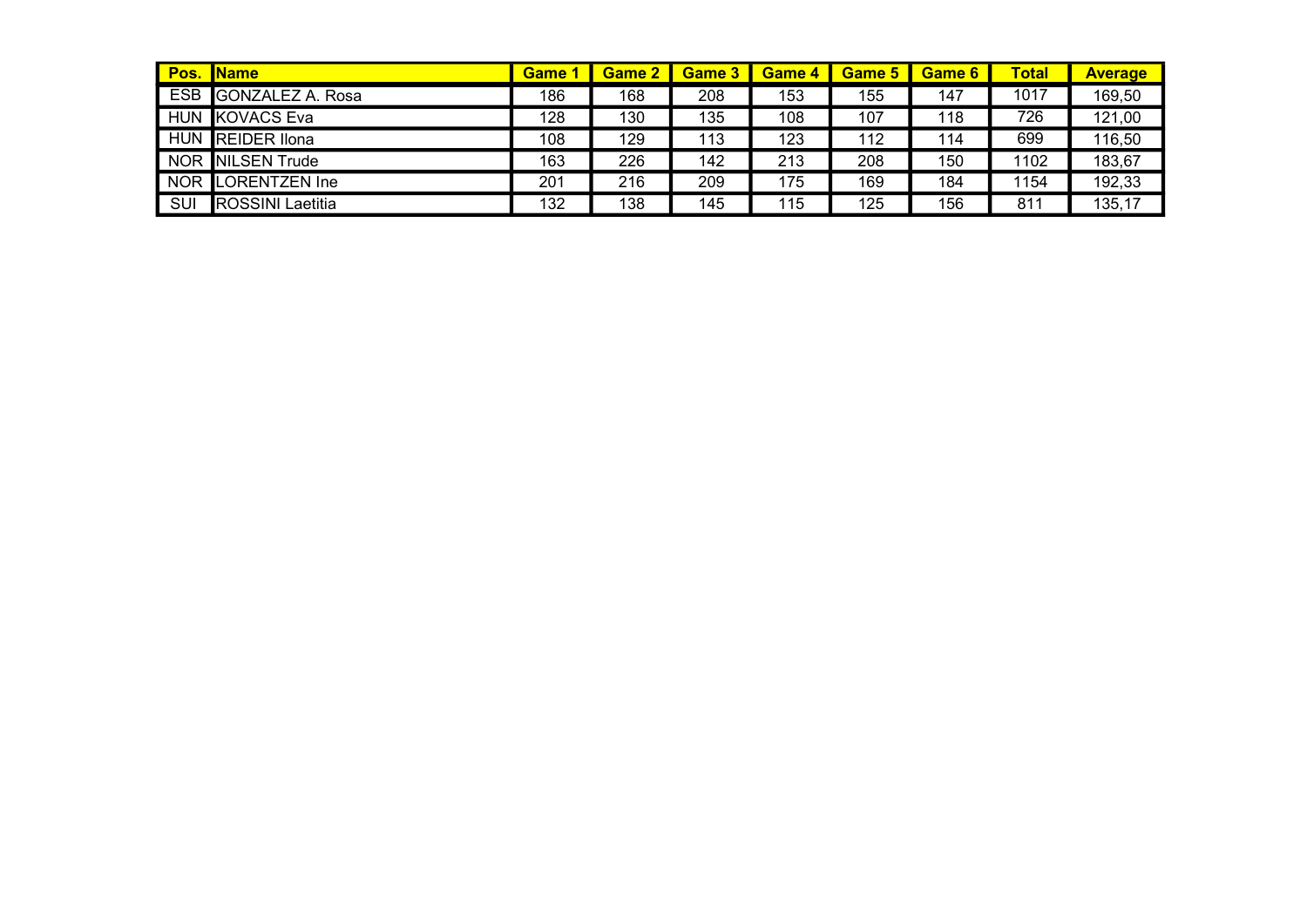

## $\bullet$

## WOMEN - TRIOS - SEMIFINAL

| <b>PLAYERS-NO</b> | <b>COUNTRY</b>  | <b>NAME</b>                   | <b>GAME 1</b> |
|-------------------|-----------------|-------------------------------|---------------|
| 2202              |                 | LOTINA Olga                   | 157           |
| 2204              | <b>RUSSIA-2</b> | <b>PARITS Dina</b>            | 212           |
| 2201              |                 | <b>KORABLINOVA Nadezda</b>    | 180           |
|                   |                 | <b>TOTAL</b>                  | 549           |
| 2224              |                 | <b>ULFSPARRE Eva</b>          | 157           |
| 2221              | <b>SWEDEN-1</b> | <b>DAHLBERG Ann-Charlotte</b> | 152           |
| 2226              |                 | <b>SHADABI Mairi</b>          | 140           |
|                   |                 | <b>TOTAL</b>                  | 449           |

| <b>PLAYERS-NO</b> | <b>COUNTRY</b>   | <b>NAME</b>               | <b>GAME 1</b> |
|-------------------|------------------|---------------------------|---------------|
| 2252              |                  | <b>DIACHENKO Alla</b>     | 145           |
| 2255              | <b>UKRAINE-1</b> | VELYCHO Daryna            | 160           |
| 2253              |                  | <b>KOVALCHUK Kateryna</b> | 178           |
|                   |                  | <b>TOTAL</b>              | 483           |
| 2254              |                  | <b>TRUBINA Liudmyla</b>   | 151           |
| 2256              | <b>UKRAINE-2</b> | ZHUKOVA Anzhelika         | 191           |
| 2251              |                  | <b>BOLTOVNINA Olena</b>   | 163           |
|                   |                  | <b>TOTAL</b>              | 505           |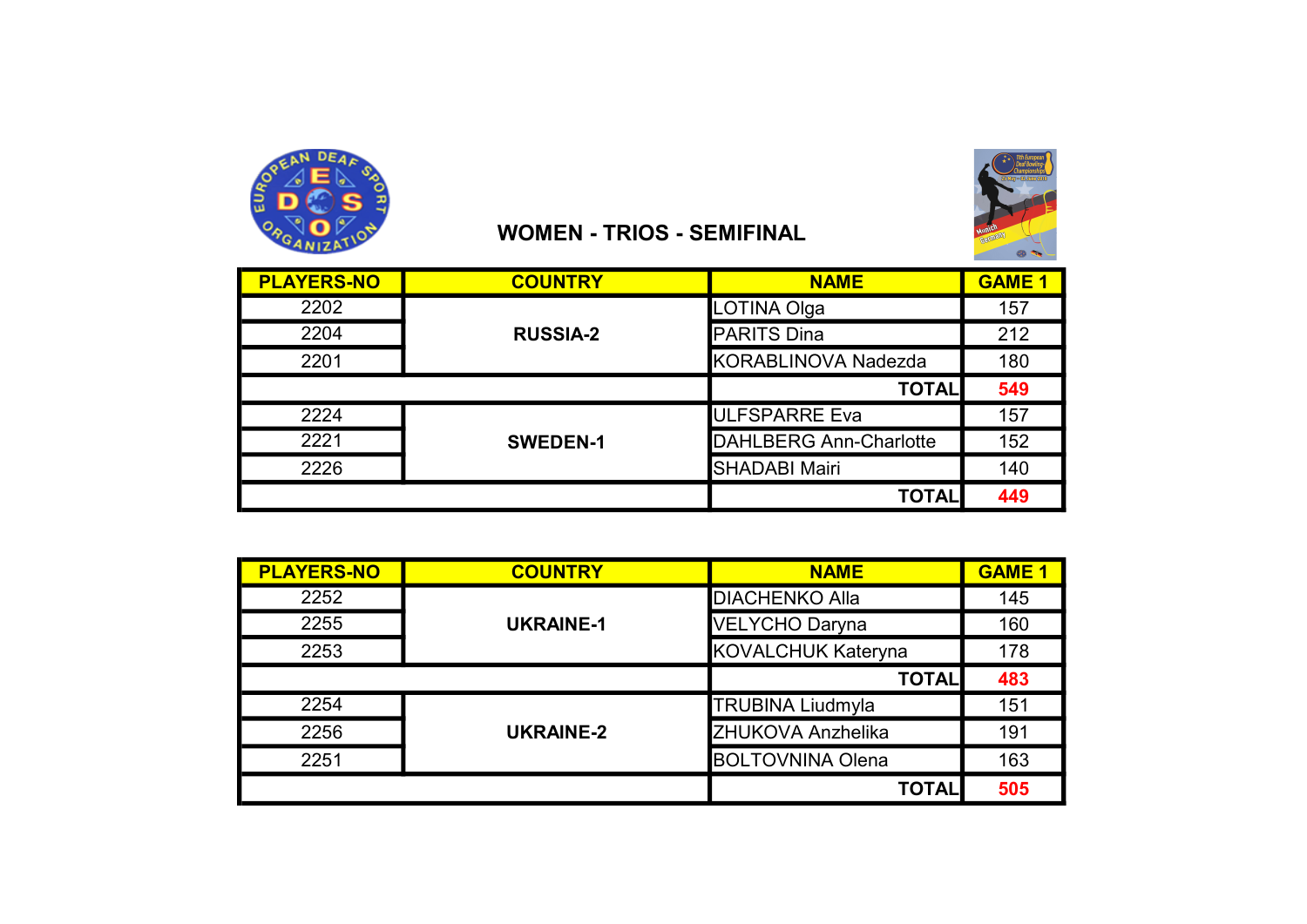

## WOMEN - TRIOS - FINAL



| <b>PLAYERS-NO</b> | <b>COUNTRY</b>   | <b>NAME</b>                | <b>GAME 1</b> |
|-------------------|------------------|----------------------------|---------------|
| 2202              |                  | LOTINA Olga                | 233           |
| 2204              | <b>RUSSIA-2</b>  | <b>PARITS Dina</b>         | 170           |
| 2201              |                  | <b>KORABLINOVA Nadezda</b> | 226           |
|                   |                  | <b>TOTAL</b>               | 629           |
| 2254              |                  | <b>TRUBINA Liudmyla</b>    | 157           |
| 2256              | <b>UKRAINE-2</b> | ZHUKOVA Anzhelika          | 187           |
| 2251              |                  | <b>BOLTOVNINA Olena</b>    | 193           |
|                   |                  | <b>TOTAL</b>               | 537           |